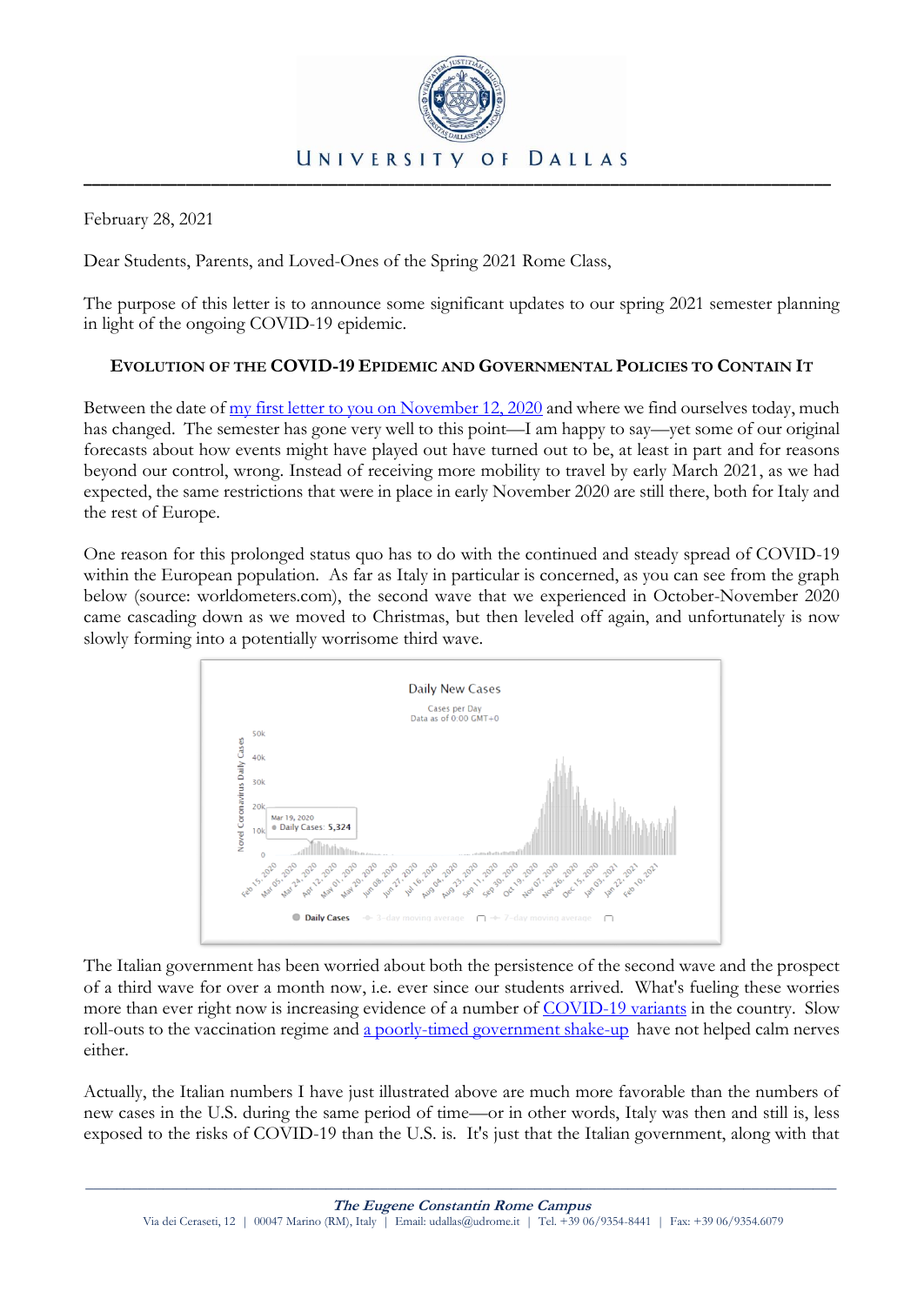of its European counterparts, has been more aggressive, comprehensive, and invasive in its attempts to combat and contain the virus.

The newly-installed Italian government has done little with COVID-19 so far, except to prolong the previous administration's ban on travel between the various regions of Italy from its original date of expiration of February 27, 2021 to March 27, 2021. That February  $27<sup>th</sup>$  measure had already forced us to update the semester calendar just before student arrivals, and now with this March 27<sup>th</sup> measure we are forced to relook things one more time. The same government is also currently in the process of drafting new and more definitive piece of COVID-19 legislation, the details of which we eagerly await in order to see if and how it will affect our planning for the future.

### **SAFETY IN THE ROMAN PROVINCE OF LAZIO AND ON CAMPUS**

Fortunately, we have not experienced any incidence of COVID-19 on campus to date. Our students have been admirably compliant with masking and social-distancing rules on campus, and as I have observed them off-campus they seem to be taking their Italian civic responsibilities seriously too. We had a mass testing on campus this last week—the first since students arrived—in which all students thankfully tested negative.

The bigger picture outside of campus—the spread of COVID-19 in Rome and in the province of Lazio in which it and we are located—is not altogether reassuring, nor is it anything close to threatening. At the time of student arrivals in the third week of January the risk category went from "moderate" (yellow) to "orange" (high). After a couple of weeks of lockdown, we then moved back down to "moderate" levels and have remained there ever since. Risks categories are determined on the basis of a number of variables, including the [R\(t\) number](https://www.bbc.com/news/health-52473523) and the amount of pressure on COVID-19 ICU units.

### **REASONS FOR UPDATES TO SEMESTER PLANNING**

In light of the above events and circumstances, particularly those restricting our normal rights to free and unlimited travel, we now find ourselves at a crossroads in the semester. On the one hand, we have duly and diligently attended to our academic work, completing over 60% of our classes within the first six weeks of our sixteen-week semester. On the other, the weight of so much academic activity and dedication (without any extended travel and leisure opportunities in-between) may be taking its toll and indeed calling out for such much-needed breathing-space and down-time.

As we all know, our original semester schedule deliberately uploaded classwork to the front part of the semester with the expectation that more freedom and mobility would appear toward the middle and end of the semester, when the class-load would then have lightened a bit. Well, that forecast has not worked out entirely as planned for the reasons discussed above, leaving us at a crossroads now that move toward the mid-point of the semester. To be precise, my sense is that most students are generally-speaking appreciative of how this semester's classes and program-sponsored activities have gone, and at the same time they are direly in need of a change-of-pace that will allow them more unstructured time and leisure.

# **NEW CALENDAR, PROGRAM PARTICIPATION OPTIONS, AND REVISED SPRING BREAK**

Please see the attached, updated calendar of our program activities for the semester moving forward. We have already outlined these changes for students in a public meeting that took place after dinner on Friday, February 26, 2021. In the information you find below, these changes are presented officially and in greater depth.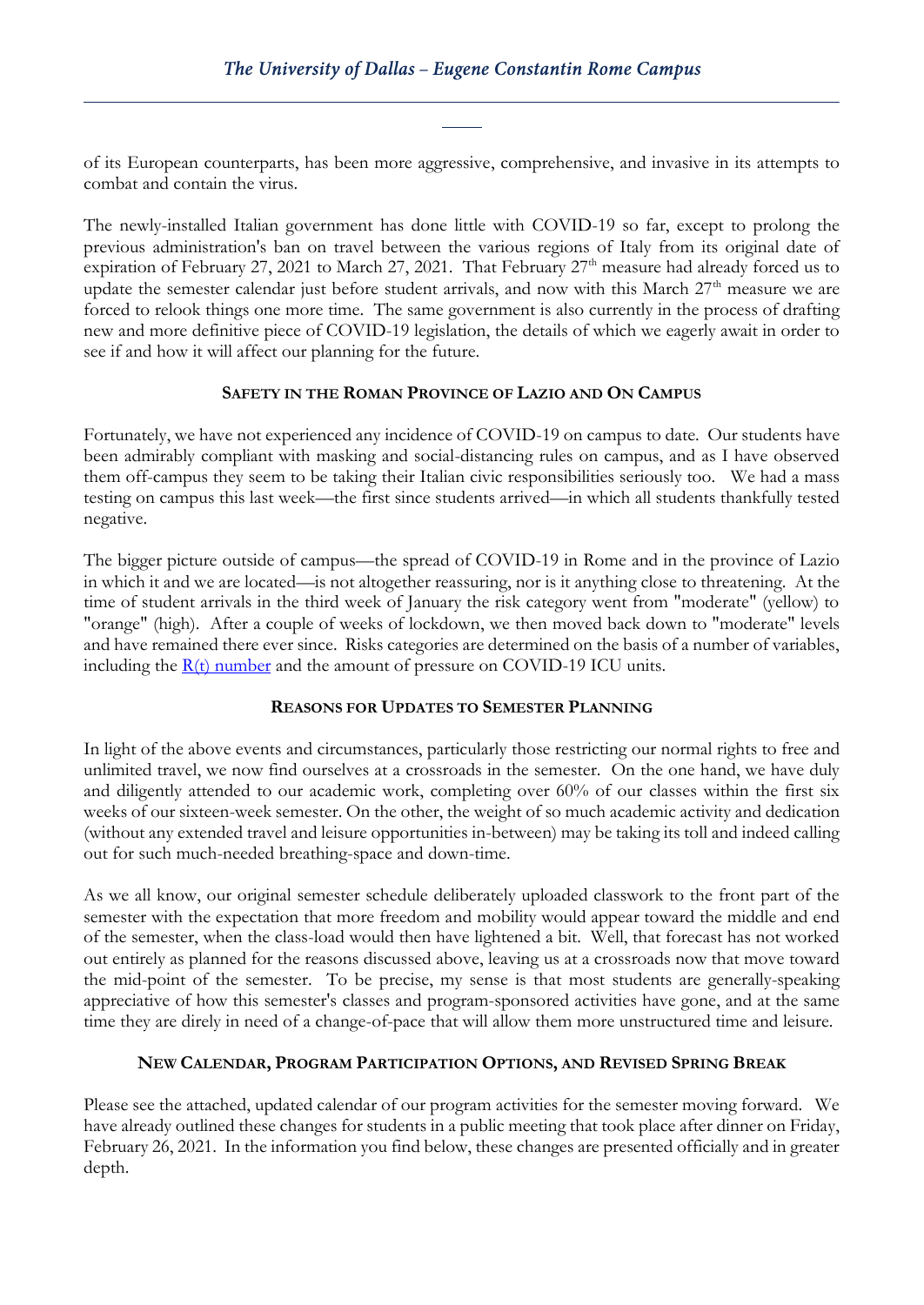*Program Participation Option #1: Opt Out of the Remaining In-Person Part of the Semester and Return to the U.S. by March 8th, 2021*

I have no current knowledge of any student who is so unsettled by this semester's recent planning changes and so concerned about our prospects for completely the semester successfully that that he/she would prefer to go home at this time. It would be reasonable to assume, however, that some students may indeed find themselves in this position and accordingly feel more comfortable returning to the States than staying here for the rest of the semester. For these students, we are ready to provide the following option:

- Return to the States by March 8 and finish remaining classes on line.
- Receive pro-rated reimbursements of unused room and board fees.
- Receive full reimbursements for the Northern Italy and Greece group-trip fees.

## *Program Participation Option #2: Continue with In-Person Part of the Semester and Head Off on Spring Break on a UD-Rome sponsored trip.*

For those students who are more comfortable with accepting the uncertainties of our current experience both the past and present changes we've needed to make, and not impossibly more to come in the weeks ahead—we invite you to read the updated calendar of activities carefully and take special note of the upcoming **Spring Break**. As you can see, in an update to our February 14th calendar, we have moved it from March 12-30, 2021 to March 8-15, 2021. In addition, we have redefined the very concept of Spring Break to a degree, to include programmed activities sponsored and supported by UD Rome. In normal semesters. students just go away on Spring Break all alone and with their friends, without expecting or wanting any support from UD Rome except in case of emergencies. This semester is different because of the challenges of COVID-19 to free travel and mobility. For this reason, we have decided to step in plan activities for those students who wish such assistance.

The three activities that we are ready to plan and financially subsidize for students are as follows:

- **A Mediterranean Cruise**, calling in at the ports of Naples (mainland Italy), Valletta (Malta), Palermo (Sicily) and Genoa (mainland Italy). See the general cruise details [here](https://www.msccruises.com/en-gl/Plan-Book/Cruise-Detail.aspx?cruiseid=GR20210329CVVCVV) (even though the English site does not capture our dates correctly). Although this cruise cannot favorably compare with our own educational travel options, we think that it will nonetheless provide an inspiring, relaxing and informative experience for students who want to see the broader world around them. Not bound by current COVID-19 restrictions on travel between Italian regions, the trip includes\*:
	- $\rightarrow$  Seven-nights lodging in double-room, internal cabin. For an upgrade, students can pay an extra  $\epsilon$ 110 p.p. to have a cabin with a sea view.
	- $\rightarrow$  Three meals a day, including a limited drink plan at meals only.
	- $\rightarrow$  All activities on board, such as games, tournaments, music, theater.
	- $\rightarrow$  All services on board, including pool, gym, library, disco, jogging track, etc.
	- $\rightarrow$  Religious services offered every day by our visiting chaplain, Fr. Marty Moleski, S.J.
	- $\rightarrow$  Staff support on the boat for direction and in case of emergencies.
	- $\rightarrow$  A UD subsidy in the total amount of €120 to use for excursions in each of the ports of call, with prices ranging from  $\epsilon$ 30 to  $\epsilon$ 85 per excursion.
	- $\rightarrow$  COVID-19 cancellation and evacuation insurance.
	- $\rightarrow$  A facility with rigorous and intelligent COVID-19 policies, thus minimizing the risk of contracting COVID-19 during the trip.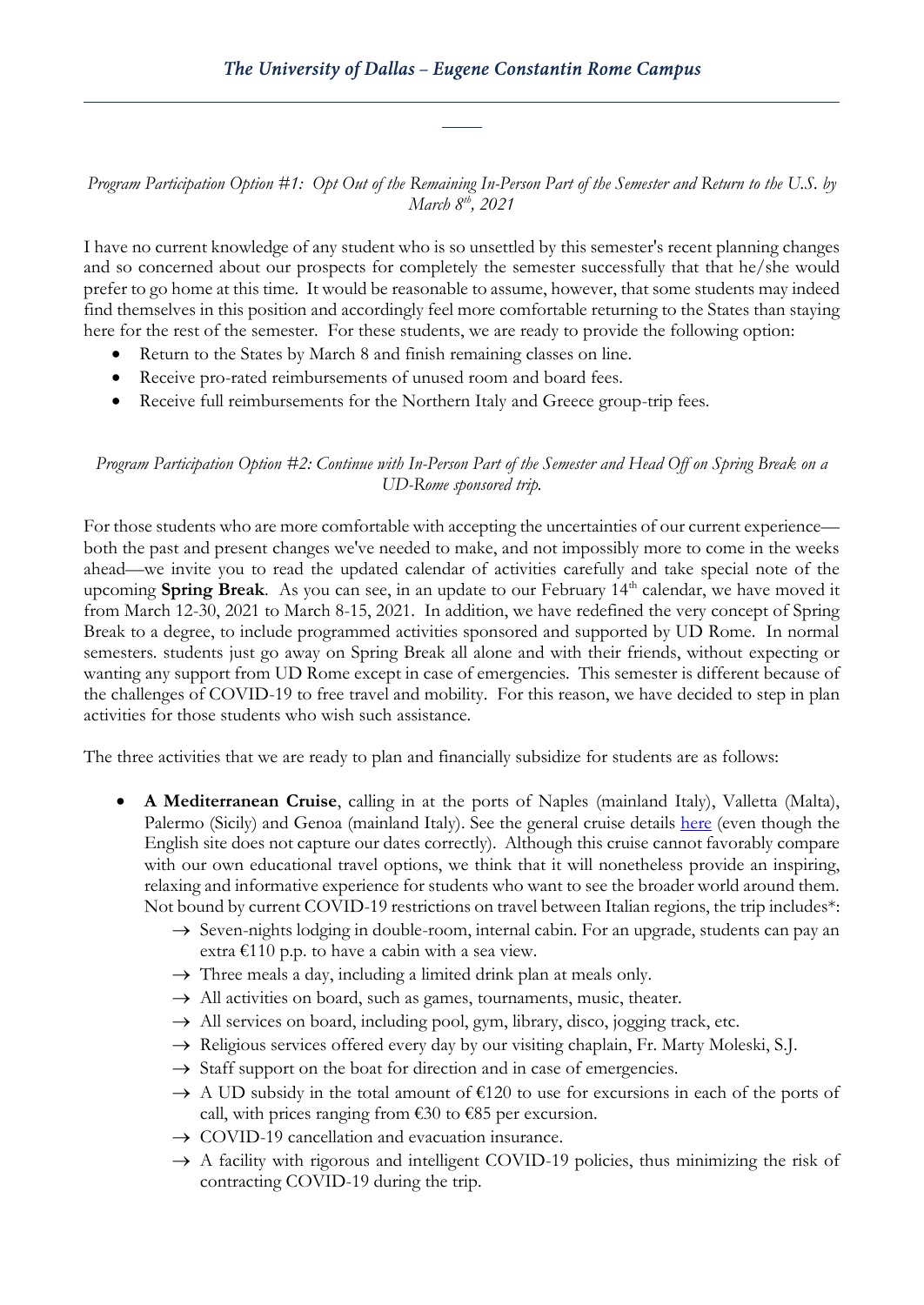$\rightarrow$  Transportation to and from the port of departure and arrival.

(\*Things we cannot control include but are not limited to weather, a COVID-19 outbreak onboard, and restrictions to mobility (and thus local excursions) announced last-minute by the Italian government because of COVID-19. What we do know is that this company has hosted over 40,000 visitors on its cruises over the last several months and has a trustworthy approach to handling COVID-19 cases on board in order to avoid getting stranded at sea.)

- **A Monastery Stay**. The region of Lazio is rich in natural beauty and history. Its convents and monasteries are located in some of the most charming and historic places. For students in search of some peace and quiet, time to reflect and pray, access to a chapel and daily religious services, and the natural beauty to wander around in, this trip could be a great option. The trip includes\*:
	- $\rightarrow$  A single room
	- $\rightarrow$  Three meals a day
	- $\rightarrow$  Staff support for direction and in case of emergencies
	- $\rightarrow$  Transportation to and from the monastery.

(\*We are presently in contact with three or four local monasteries, all of which seem like good options and whose management is excited about receiving our students. Depending on how much and what kind of interest students have, we will select a location early this week that suits their needs.)

- **A Week of Culture and Freedom in Rome.** For students who have not had enough of the Eternal City and/or would like to experience it at a time of year when the number of tourists is low and the weather generally sweet, this could be a very good solution. This trip includes\*:
	- $\rightarrow$  A double room in a three or four-star hotel
	- $\rightarrow$  Two meals a day
	- $\rightarrow$  Staff support for direction and in case of emergencies
	- $\rightarrow$  Three city tours of some of the little-known treasures of Rome by qualified local guides

Note that the value of each of the above offerings is roughly equivalent to the cost of your Northern Italy Trip, which you have already paid for  $(\text{\textsterling}750=\text{\textsterling}900)$  but is currently on hold because of COVID-19 restrictions. If you choose any of the above options, therefore, you will not receive a reimbursement for the Northern Italy Trip. This part of your already-paid group fee is hereby being diverted to this Spring Break activity.

*Program Participation Option #3: Continue with In-Person Part of the Semester and Head Off on Spring Break on your own*

Just to be clear, with this option, students elect to remain for the rest of our scheduled in-person classes but just want to plan and experience their Spring Break on their own time. That's completely okay with us, but keep in mind the following guidelines:

- Campus closes at 4:00pm on Monday, March 8<sup>th</sup> through 10:00am Monday, March 15<sup>th</sup>. Students cannot stay on campus when campus is closed.
- If students remain in Italy, Italian COVID-19 regulations require they remain in the province of Lazio, given that is where they currently reside and movement between provinces is outlawed for tourists.